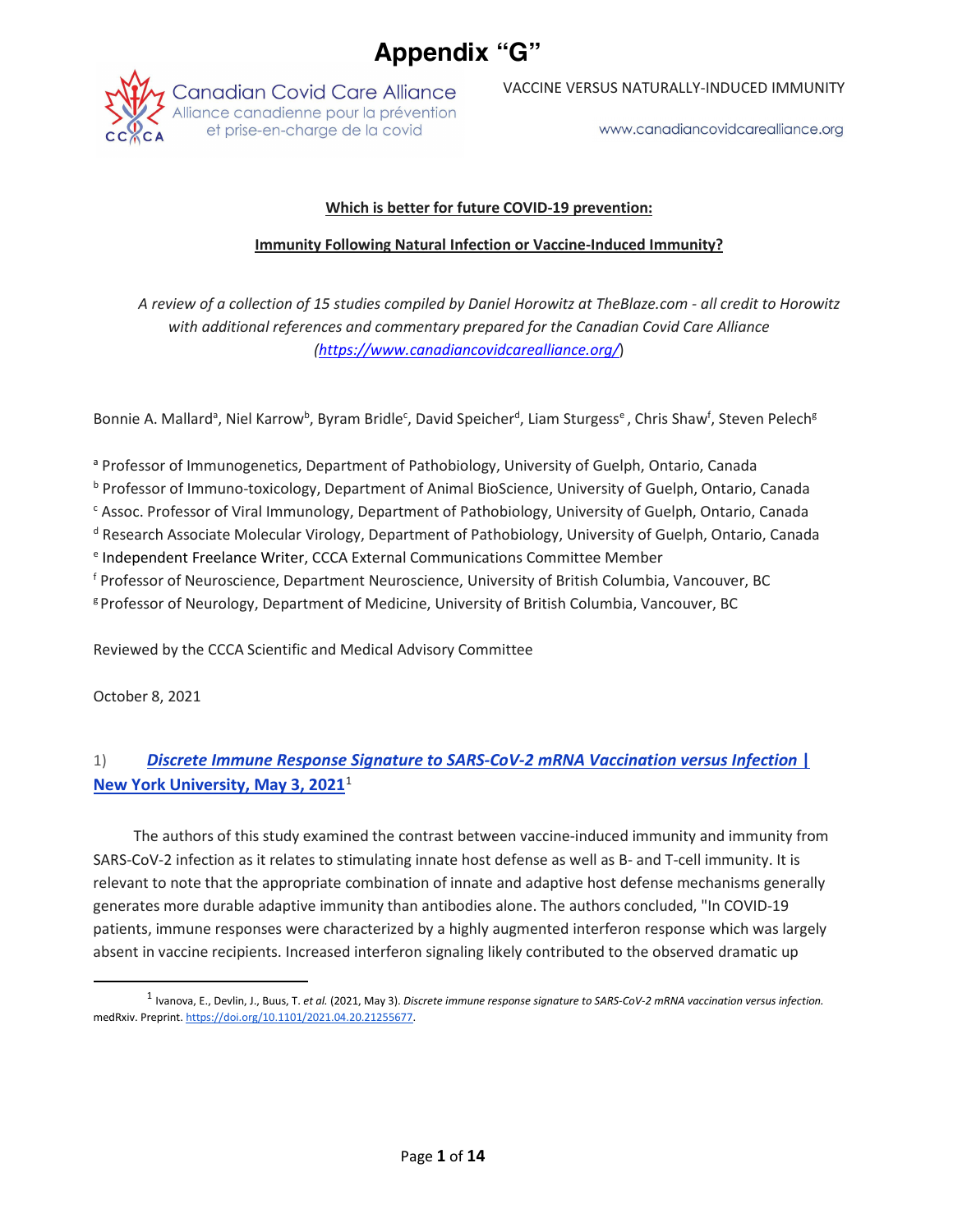#### www.canadiancovidcarealliance.org



regulation of cytotoxic genes in the peripheral T cells and innate-like lymphocytes in patients but not in immunized subjects."

Other authors established that early in the pandemic, the interferon class of cytokines were important in control of viral replication and in making the appropriate transition from innate to adaptive immune responses.<sup>2</sup>

The study by Ivanova et al.<sup>1</sup> - currently still a preprint - further notes, "Analysis of B and T cell receptor repertoires revealed that while the majority of clonal B and T cells in COVID-19 patients were effector cells, in vaccine recipients clonally expanded cells were primarily circulating memory cells." Horowitz suggests this could indicate that, "Natural immunity conveys much more innate immunity, while the vaccine mainly stimulates adaptive immunity." The authors write in the discussion that, "**We observed the presence of cytotoxic CD4 T cells in COVID-19 patients that were largely absent in healthy volunteers following immunization.** While hyper-activation of inflammatory responses and cytotoxic cells may contribute to immunopathology in severe illness, in mild and moderate disease, **these features are indicative of protective immune responses and resolution of infection.**"

These authors also point out that, "COVID-19 patients had a striking expansion of antibody-producing plasmablasts, with evidence of clonal cells in this cluster. However, **we did not detect appreciable expansion of plasmablasts in circulation of individuals immunized with SARS-CoV-2 BNT162b2 mRNA vaccine,** despite a robust antibody response." Plasmablasts are the cells specialized to go on to produce large amounts of antibodies.

It is important to understand that **not all antibodies are created equal**. Some can neutralize viruses and others do not. Some antibodies are more important at mucosal surfaces, such as IgA which can be found in the upper respiratory tract. Antibodies of the IgG class are found lower in the respiratory tract and play a more important role than IgA at that location. Since natural exposure to SARS-CoV-2 is via the upper respiratory tract, which later can move down to lower regions of the tract, this has a propensity to generate both IgA in the upper track and IgG antibodies in the lower airway to various components of the virus. Conversely, intramuscular vaccination is known to preferentially generate IgG, but not necessarily mucosal IgA. Consequently, upon reexposure, people who have previously been exposed to the live virus will quickly generate a robust and broadbased set of innate and adaptive immune responses, both IgA and IgG, along with other cellular responses. This is why immunity following natural exposure is durable, often lasting the duration of the declared pandemic as discussed in various reports below. In contrast, **vaccine-induced immunity is clearly shorter term and must lack the breadth of immunity following natural exposure since the response is limited only to the viral spike (S) protein.** Consequently, multiple vaccine boosters have been rapidly rolled out. Testing for evidence of immunity

 <sup>2</sup> Lei, X., Dong, X., Ma, R. *et al.* (2020, July 30). *Activation and evasion of type I interferon responses by SARS-CoV-2*. Nat Commun 11, 3810 (2020). Published. https://doi.org/10.1038/s41467-020-17665-9.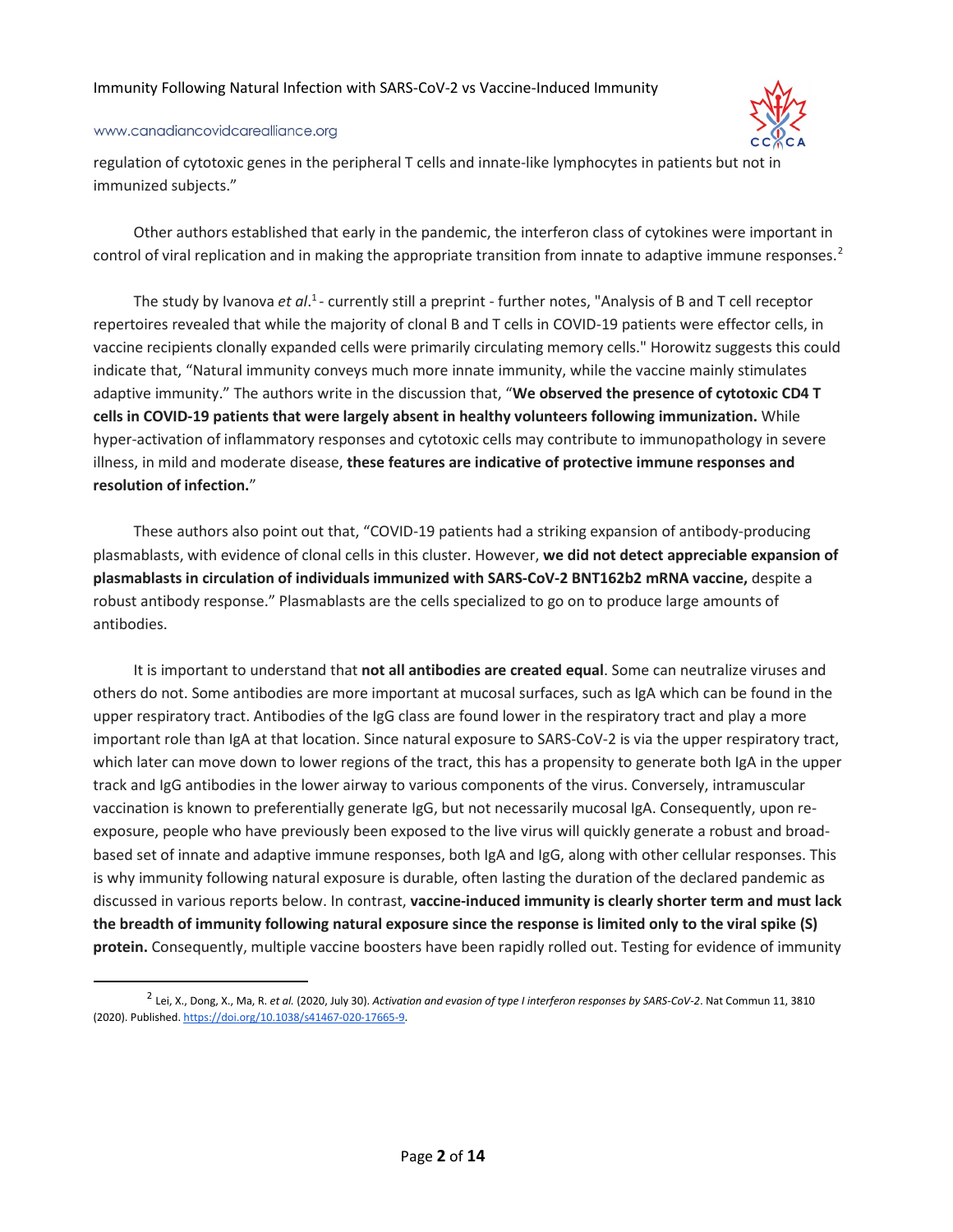

#### www.canadiancovidcarealliance.org

following natural infection would negate the need for mandatory vaccination, spare vaccine doses, and certainly multiple booster shots. Although not mentioned in the manuscript by Ivanova et al.<sup>1</sup> another important consideration is that with natural exposure, the polyclonal antibody response will allow for the generation of a wide variety of memory cells. When the virus mutates, the immune response can respond with expansion of appropriate neutralizing effector cells. In contrast, vaccination will elicit a much smaller diversity of memory cells that are more likely to result in antibody-dependent enhancement, often due to non-neutralizing antibodies that actually facilitate the uptake of virus into the host cells.

To summarize, **the results of this paper demonstrate distinct differences in the quality, quantity, location, and the overall nature of the innate and adaptive immune responses generated following vaccination versus natural infection**. Understanding these differences is important to determine who needs to be vaccinated and for designing better vaccines that more closely mimic the responses of immunity following natural infection, for example mucosal delivery systems. It has always been the goal of immunologists and vaccinologists to design vaccines that mimic the protective and durable immunity found in those who successfully recovered from natural infections.

### 2) *SARS-CoV-2 Infection Induces Long-lived Bone Marrow Plasma Cells in Humans* **| Washington University, St. Louis, Missouri, May 24, 2021, published in Nature**<sup>3</sup>

As Horowitz states, the media has been promoting the idea that if antibody levels wane, it means immunity is weakening, as we are indeed seeing with the vaccines today. But as author Ewen Callaway writes in a Nature News article entitled, Had COVID? You'll probably make antibodies for a lifetime,<sup>4</sup> as he highlights this paper by Turner *et al*., **"People who recover (even) from mild COVID-19 have bone-marrow cells that can churn out antibodies for decades."**

More specifically, Turner *et al.*<sup>3</sup> explained in the primary research article that, "After a new infection, short-lived cells called plasmablasts are an early source of antibodies. But these cells recede soon after a virus is cleared from the body, and other, longer-lasting cells make antibodies: memory B cells patrol the blood for reinfection, while bone marrow plasma cells (BMPCs) hide away in bones, trickling out antibodies for decades" as needed. Turner and colleagues conclude in the discussion section of the paper, "**Overall, our data provide strong evidence that SARS-CoV-2 infection in humans robustly establishes the two arms of humoral immune memory: long-lived bone marrow plasma cells (BMPCs) and memory B-cells.**" This means that even though

 <sup>3</sup> Turner, J.S., Kim, W., Kalaidina, E. *et al.* (2021, May 24). *SARS-CoV-2 infection induces long-lived bone marrow plasma cells in humans*. Nature 595, 421–425 (2021). Published. https://doi.org/10.1038/s41586-021-03647-4.

<sup>4</sup> Callaway, E. (2021, May 27). *Had COVID? You'll probably make antibodies for a lifetime*. Nature. Published. https://www.nature.com/articles/d41586-021-01442-9.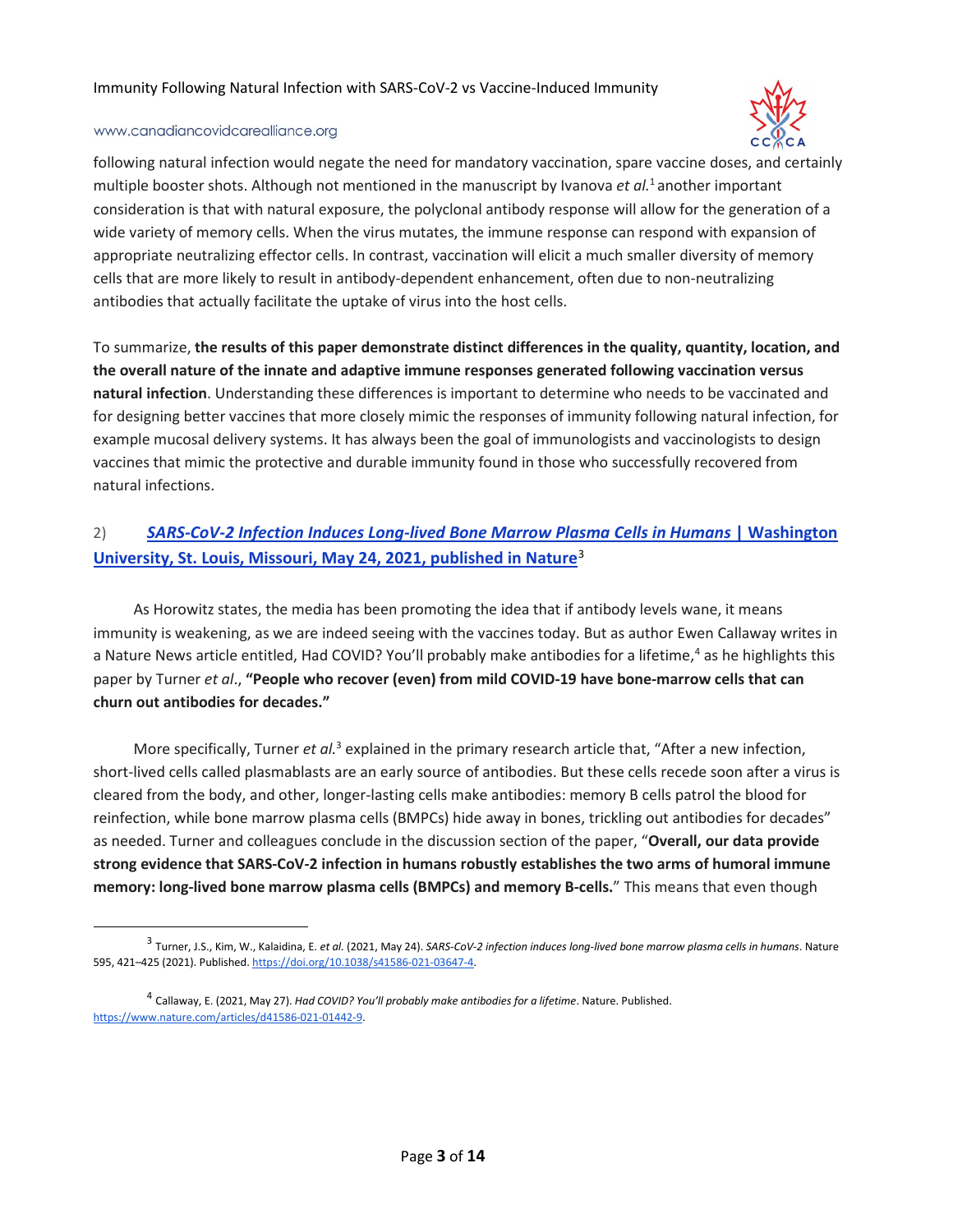

antibody levels will eventually wane, there are long-lived cells in the bone marrow that have memory of the virus and can quickly produce the needed antibodies against the virus upon re-infection.

Horowitz then went on to correctly point out, "It's therefore not surprising that early on in the pandemic, an in-vitro study in Singapore published in Nature found **immunity against SARS-CoV-2 to last even 17 years later from SARS-1-infected patients who never previously had COVID-19."**<sup>5</sup> This paper by Le Bert *et al.* looked specifically at T-cell responses against the structural nucleocapsid (N) protein of the virus and found both CD4 and CD8 T cells that recognized multiple regions of the N-protein. The CD4 and CD8 T-cells are lymphocytes critical in generating both helper and cytotoxic T-cell responses. The authors conclude, **"**Thus, infection with betacoronaviruses induces multi-specific and long-lasting immunity against the structural N protein."

### 3) *Necessity of COVID-19 Vaccination in Previously Infected Individuals* | Cleveland Clinic, June 19, 20216

Howowitz then talked about a study involving **1,359 previously SARS-CoV-2 infected health care workers** in the Cleveland Clinic system, where "**not a single one of them was re-infected 10 months into the pandemic**, despite some of these individuals being around COVID-positive patients more than the regular population."

The idea of reinfection with SARS-CoV-2 is a contentious one, being dependent on individual health status and stress levels, but most studies indicate that reinfection is rare and the immunity following natural infection is highly protective even against any new variants to date. A large study of UK health workers discussed by Nature News in January 2021 concluded that, "The data suggest that repeat infections are rare — they occurred in less than 1% of about 6,600 participants who had already been ill with COVID-19."7 In the original paper published by Hall *et al.* in the Lancet,<sup>8</sup> the authors interpreted their findings as follows, "A previous history of SARS-CoV-2 infection was associated with an 84% lower risk of infection, with median protective effect observed 7 months following primary infection. **This study shows that previous infection with SARS-CoV-2 induces effective immunity to future infections in most individuals**." Further, a May 2021 paper published in the Lancet's EClinicalMedicine elaborates that, "based on current evidence, we hypothesize that antibodies to both S and N-proteins after natural infection may persist for longer than previously thought, thereby providing

 <sup>5</sup> Le Bert, N., Tan, A.T., Kunasegaran, K. *et al.* (2020, July 15). *SARS-CoV-2-specific T cell immunity in cases of COVID-19 and SARS, and uninfected controls.* Nature 584, 457–462 (2020). Published. https://doi.org/10.1038/s41586-020-2550-z.

<sup>6</sup> Shrestha, N. K., Burke, P. C., Nowacki, A. S. *et al.* (2021, June 19). *Necessity of COVID-19 vaccination in previously infected individuals.* medRxiv. Preprint. https://www.medrxiv.org/content/10.1101/2021.06.01.21258176v3.

 $^7$  Ledford, H. (2021, January 14). COVID reinfections are unusual — but could still help the virus to spread. Nature News. Published. https://www.nature.com/articles/d41586-021-00071-6.

<sup>8</sup> Hall, V. J., Foulkes, S., Charlett, A. *et al.* (2021, April 9). *SARS-CoV-2 infection rates of antibody-positive compared with antibody-negative health-care workers in England: a large, multicentre, prospective cohort study (SIREN).* The Lancet, 397(10283), 1459–1469. Published. https://doi.org/10.1016/s0140-6736(21)00675-9.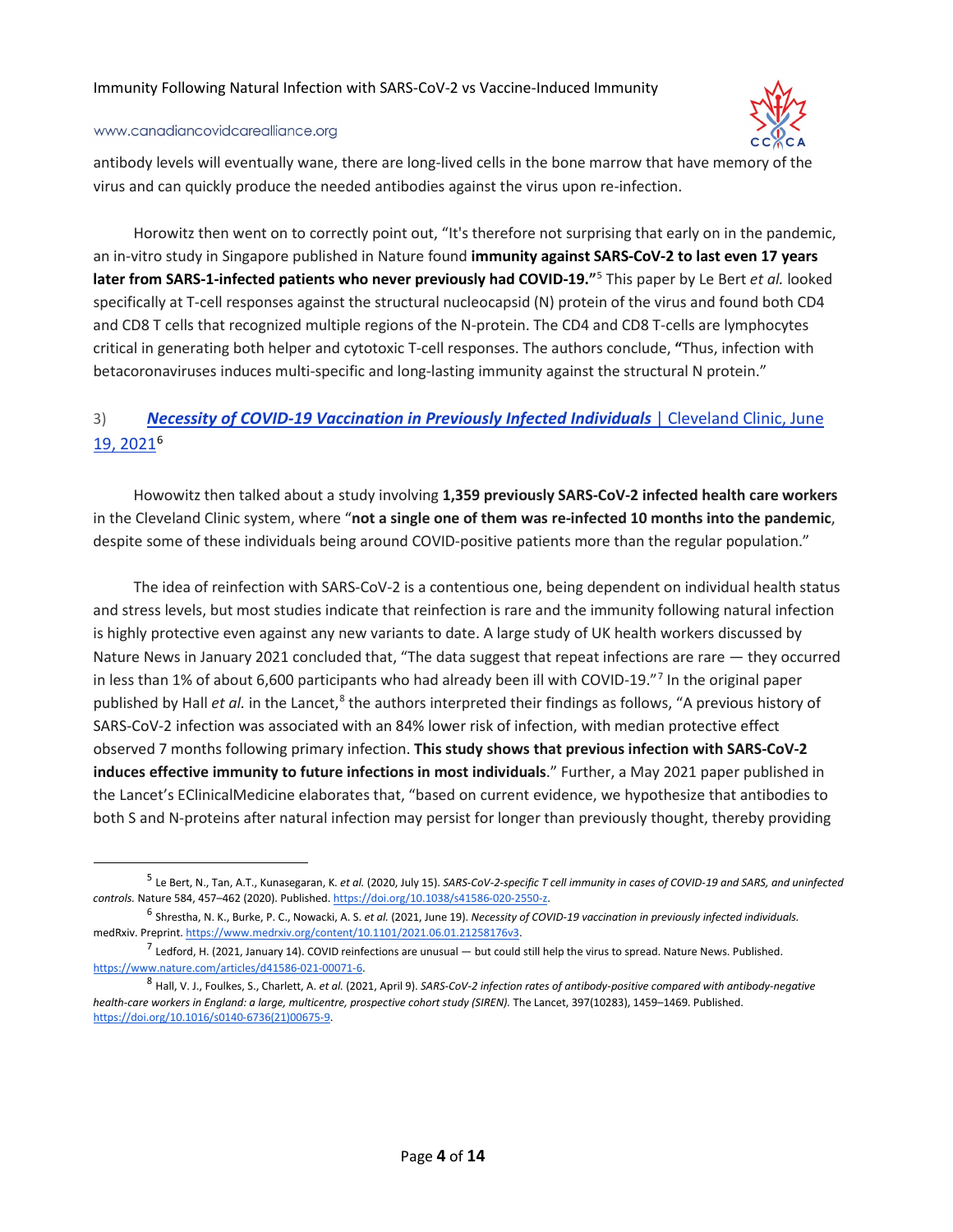

#### www.canadiancovidcarealliance.org

evidence of sustainability that may influence post-pandemic planning."<sup>9</sup> Their hypothesis was indeed correct since the authors, "demonstrated a sustained positivity rate of antibodies against the SARS-CoV-2 spike protein past ten months post-PCR confirmed COVID-19 infection using data from over 39,000 patients, with linear trends indicating a substantial population half-life."

In immunology anything is possible, but not everything is probable. Therefore, although a few people have shown to test positive more than once for SARS-CoV-2, these occurrences appear rare.<sup>7</sup> They may indicate a true reinfection, persistence of viral RNA in phagocytic cells, a false positive PCR test, or may even be due to SARS-CoV-2 RNA integration into the host genome later expressed in human cells, although the latter needs to be confirmed in vivo.<sup>10</sup>

**Cumulatively, these studies indicate that there is no need of further vaccination or advantage of vaccinating those previously infected with SARS-CoV-2.** Although vaccination following natural infection may increase antibody titers to the spike protein, this is not required for further protection. Additionally, as discussed above the responses induced by the vaccine are distinct from that of natural infection and much less durable. Further, amplification of naturally induced antibody responses by vaccination cannot be recommended in the absence of long-term safety studies. This is important because overly robust antibody responses can predispose people to unwanted autoimmune sequelae.

# 4) *Longitudinal Analysis Shows Durable and Broad Immune Memory after SARS-CoV-2 Infection with Persisting Antibody Responses and Memory B and T Cells* | Fred Hutchinson Cancer Research Center, Seattle/Emory University, Washington, July 14, 2021, published in Cell Medicine<sup>11</sup>

The study found that most recovered patients produced durable antibodies, memory B cells, and durable poly-functional CD4 and CD8 T cells that target multiple parts of the virus. Horowitz concluded, "Taken together, these results suggest that **broad and effective immunity may persist long-term in recovered COVID-19 patients.**" Horowitz, in support of the growing body of literature, stated, "unlike with the vaccines, **no boosters are required to assist natural immunity."**

 <sup>9</sup> Alfego, D., Sullivan, A., & Poirier, B. (2021, May 14). *A population-based analysis of the longevity of SARS-CoV-2 antibody seropositivity in the United States*. EClinicalMedicine, 36, 100902. Published. https://doi.org/10.1016/j.eclinm.2021.100902.

<sup>10</sup> Zhang, L., Richards, A., & Barrasa, M. I. (2021, May 25). *Reverse-transcribed SARS-CoV-2 RNA can integrate into the genome of cultured human cells and can be expressed in patient-derived tissues.* Proceedings of the National Academy of Sciences, 118(21), e2105968118. Published. https://doi.org/10.1073/pnas.2105968118.

<sup>11</sup> Cohen, K. W., Linderman, S. L., Moodie, Z. *et al*. (2021, July 14). *Longitudinal analysis shows durable and broad immune memory after SARS-CoV-2 infection with persisting antibody responses and memory B and T cells.* Cell Reports Medicine. Published. https://www.cell.com/cell-reportsmedicine/fulltext/S2666-3791(21)00203-2.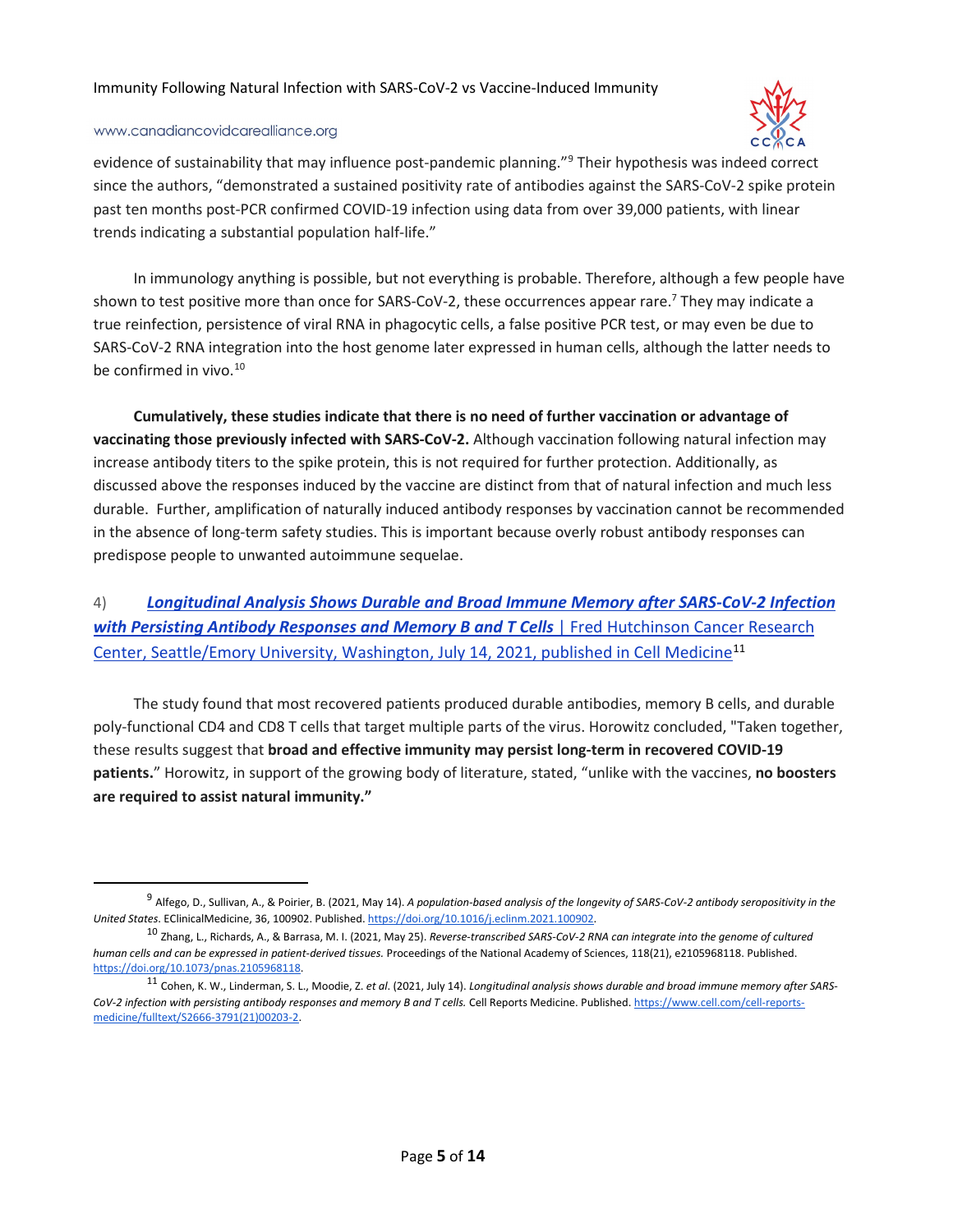

5) **Single Cell Profiling of T and B cell Repertoires Following SARS-CoV-2 mRNA Vaccine** University of California, Irvine, July 21, 202112

Horowitz quotes the authors conclusion on their preprint paper - "**Natural infection induced expansion of larger CD8 T cell clones occupied distinct clusters**, **likely due to the recognition of a broader set of viral epitopes presented by the virus not seen in the mRNA vaccine.**" This makes sense given that following vaccination, a person is only exposed to the viral spike protein; whereas, following natural infection the person is exposed to all components of the virus giving the individual the opportunity to make a much broader immune response using multiple T cell clones that recognize various parts (epitopes) of viral antigens. This becomes highly pertinent when a person comes in contact with the virus for a second time, since even if the spike protein has been altered producing a variant of concern (VOC), the immune system still can activate other clones against the membrane protein for example, as well as other components of the virus.

In fact, each infected person can have antibodies generated against hundreds of epitopes in the virus. VOC's typically differ by less than 0.5% from other strains in their overall protein structures. Moreover, the actual regions in which the mutations associated with the common VOC's are located do not appear to be particularly immunogenic in patients that recovered from COVID-19.13 Consequently, the mutations in the known VOC's should not readily impact overall immunity following natural exposure to the virus.

# 6) *mRNA Vaccine-induced T Cells Respond Identically to SARS-CoV-2 Variants of Concern but*  **Differ in Longevity and Homing Properties Depending on Prior Infection Status | University of** California, San Francisco, May 12, 202114

This preprint article concluded that, **"In infection-naïve individuals, the second (vaccine) dose boosted the quantity but not quality of the T cell response, while in convalescents (recovered individuals), the second dose helped neither.** Spike protein-specific T cells from convalescent vaccinees differed strikingly from those of infection-naïve vaccinees, with phenotypic features suggesting superior long-term persistence and ability to home to the respiratory tract including the nasopharynx." This reiterates the findings of Ivanova<sup>1</sup> and further supports that the nature of the immunity generated following natural infection is distinct from that following vaccination.

 <sup>12</sup> Sureshchandra, S., Lewis, S. A., Doratt, B. *et al*. (2021, July 15). *Single cell profiling of T and B cell repertoires following SARS-CoV-2 mRNA*  vaccine. bioRxiv. Preprint. https://www.biorxiv.org/content/10.1101/2021.07.14.452381v1.

<sup>13</sup> Pelech, S. University of British Columbia, Vancouver, B.C., Canada, Personal Communication.

<sup>14</sup> Neidleman, J., Luo, X., McGregor, M. et al. (2021, July 29). *mRNA vaccine-induced T cells respond identically to SARS-CoV-2 variants of concern but differ in longevity and homing properties depending on prior infection status.* bioRxiv. Preprint. https://www.biorxiv.org/content/10.1101/2021.05.12.443888v2.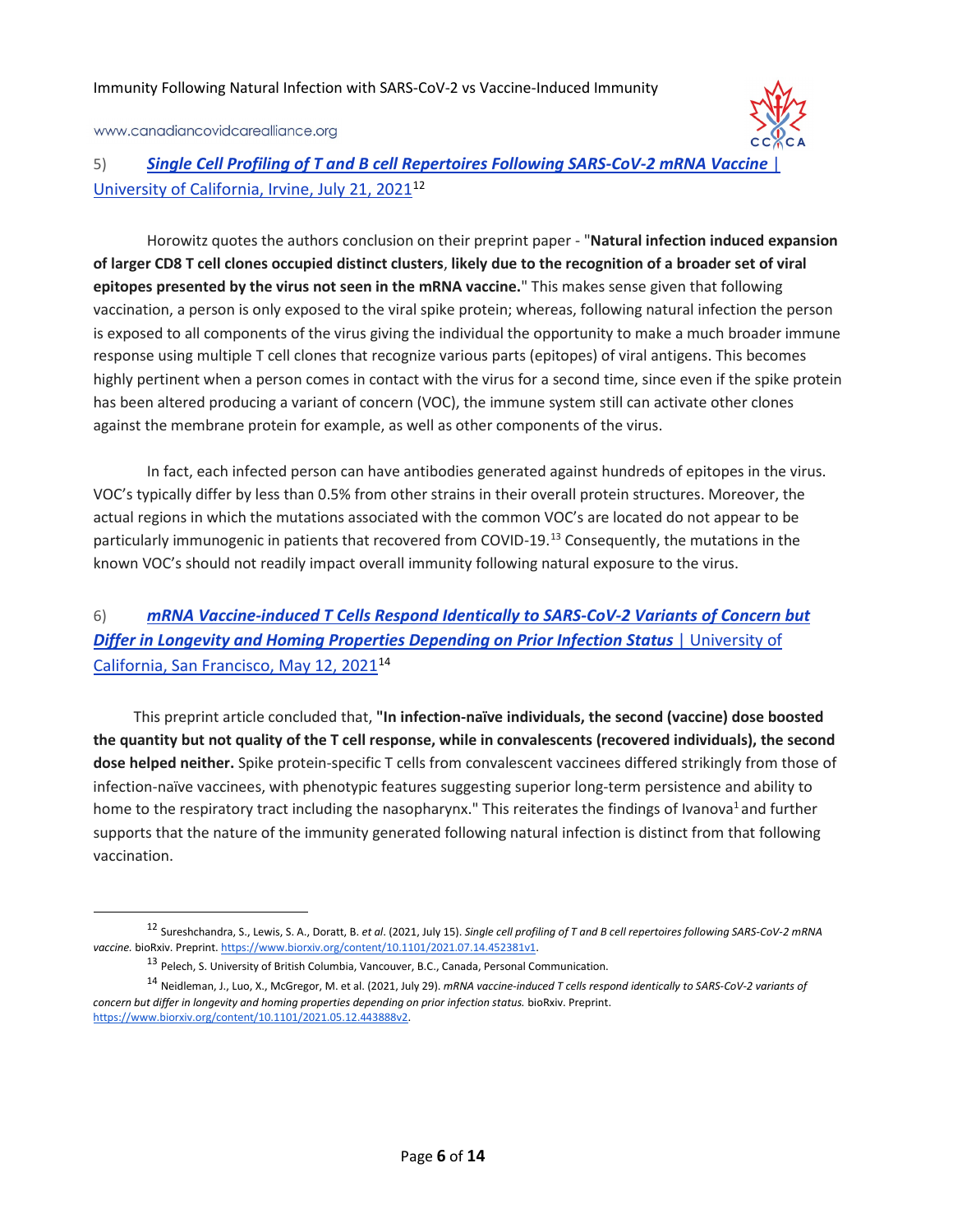

Horowitz correctly explains that, "Given that we know the virus spreads through the nasopharynx, **the fact that natural infection conveys much stronger mucosal immunity makes it clear that the previously infected are much safer to be around than infection-naïve people with the vaccine**. The fact that this study artfully couched the choices between vaccinated naive people and vaccinated recovered rather than just plain recovered doesn't change the fact that **it's the prior infection, not the vaccine, conveying mucosal immunity**. In fact, studies now show that **infected vaccinated people contain just as much viral load in their nasopharynx as those unvaccinated**, a clearly unmistakable conclusion from the **virus spreading equally or in greater amounts among the vaccinated."**<sup>15</sup> The CDC also recognized in its July 28, 2021 report that, "preliminary evidence suggests that fully vaccinated people who do become infected with the Delta variant can be infectious and can spread the virus to others"<sup>16</sup>; this is now commonly acknowledged.

It is relevant to mention at this point that **there are also risks associated with the current nucleic acid vaccines against SARS-CoV-2.** These have been recently discussed in several papers, including one by Kostoff *et al.*<sup>17</sup> in Toxicological Reports entitled, "Why are we vaccinating children against COVID-19?"*.* These authors stated, **"**A novel *best-case scenario* cost-benefit analysis showed *very conservatively* that there are **five times the number of deaths attributable to each inoculation versus those attributable to COVID-19** in the most vulnerable 65+ demographic. The risk of death from COVID-19 decreases drastically as age decreases, and the longer-term effects of the inoculations on lower age groups will increase their risk-benefit ratio, perhaps substantially." Similarly, a paper by Walach and colleagues, which appeared in Science, Public Health Policy and the Law, calculated the Number Needed to Vaccinate (NNTV) to prevent one death from a field study.<sup>18</sup> They used the Adverse Drug Reactions database of the Dutch National Register (Lareb) to extract the number of cases reporting severe side-effects and the number of cases reporting fatal side-effects and concluded that for 6 deaths prevented by vaccination, approximately 4 deaths were reported to Dutch Lareb that occurred after vaccination, yielding a potential risk/benefit ratio of 2:3. Their overall conclusion was that, "**these data indicate a lack of clear (vaccine) benefit**, which should cause governments to rethink their vaccination policy." The Ontario Civil Liberties Association has concluded the same in a recent Open Letter to Public Health by Canadian virologist, Dr. John Zwaagstra, posted on their website September 21, 2021.<sup>19</sup>

 <sup>15</sup> Riemersma, K. K., Grogan, B. E., & Kita-Yarbro, A. et al. (2021, August 24). *Shedding of infectious SARS-CoV-2 despite vaccination.* medRxiv. Preprint. https://doi.org/10.1101/2021.07.31.21261387.

<sup>16</sup> National Center for Immunization and Respiratory Diseases. (2021, July 7). *Interim Public Health Recommendations for Fully Vaccinated*  People. Centers for Disease Control and Prevention. Published. https://www.cdc.gov/coronavirus/2019-ncov/vaccines/fully-vaccinated-guidance.html.<br><sup>17</sup> Kostoff, R. N., Calina, D., & Kanduc, D. (2021). *Why are we vaccinatin* 

Published. https://doi.org/10.1016/j.toxrep.2021.08.010.

<sup>18</sup> Walach, H., Klement, R. J., & Aukema, W. (2021, August). *The Safety of COVID-19 Vaccinations—Should We Rethink the Policy?* Science, Public Health Policy, and the Law, 3, 87–99. Published. https://www.researchgate.net/publication/354223836\_The\_Safety\_of\_COVID-19\_Vaccinations\_ \_Should\_We\_Rethink\_the\_Policy\_newly\_and\_independently\_peer-reviewed\_version.

<sup>19</sup> Zwaagstra, J., PhD. (2021, September 21). *Vaccine concerns weighed against natural immunity.* Ontario Civil Liberties Association. Published. https://ocla.ca/vaccine-concerns-weighed-against-natural-immunity/.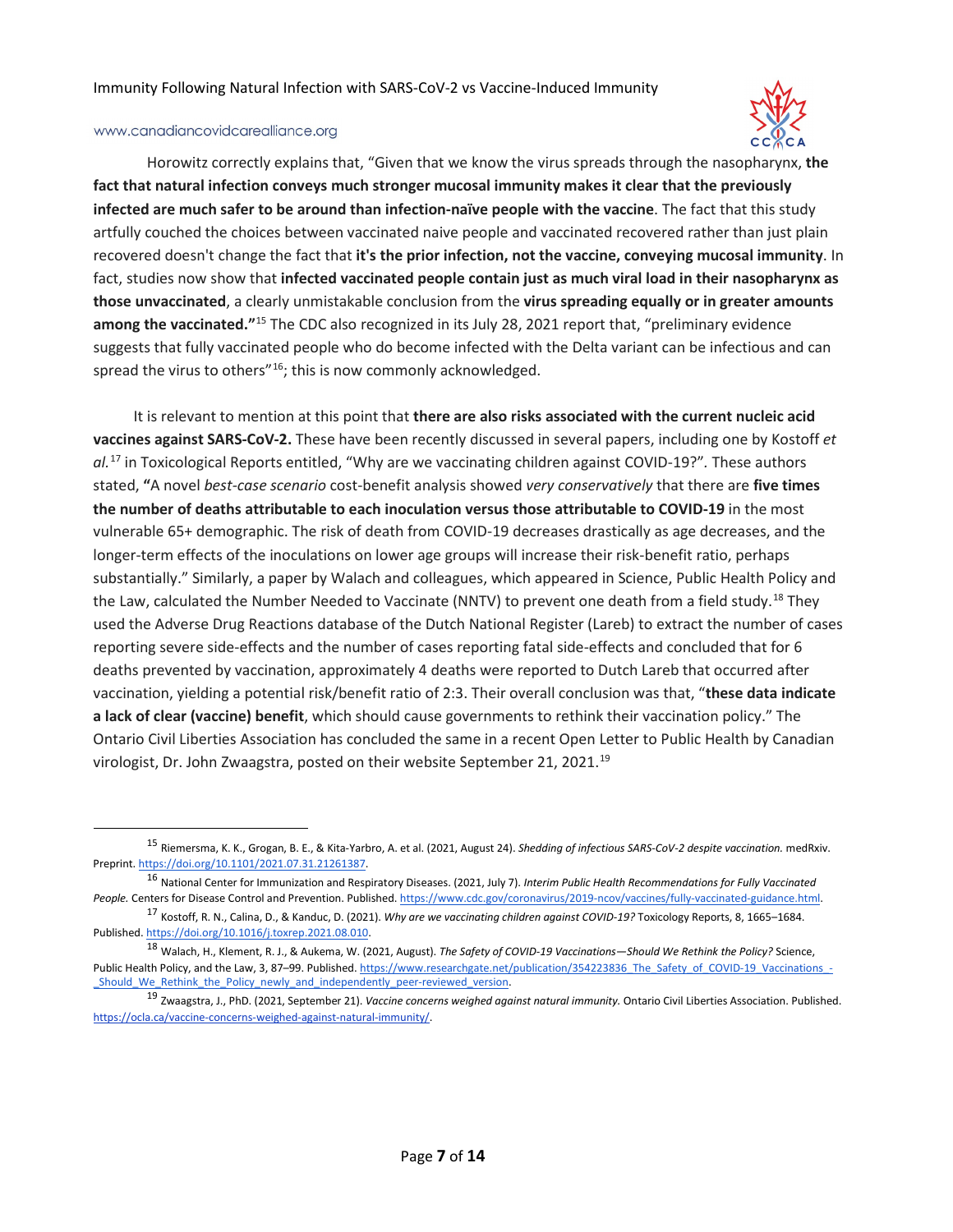### 7) *Large-scale Study of Antibody Titer Decay Following BNT162b2 mRNA Vaccine or SARS-CoV-2*  **Infection** | Israeli researchers, August 22, 2021<sup>20</sup>

Regarding this preprint paper, Horowitz says, "Aside from more robust T cell and memory B cell immunity, which is at least as important as antibody levels, Israeli researchers found that **antibodies wane slower among those with prior infection**. Specifically, "In vaccinated subjects, antibody titers decreased by up to 40% each subsequent month while in convalescents they decreased by less than 5% per month." This supports the studies mentioned above which show evidence of long-term antibody producing cells following natural infection that are not necessarily found post-vaccination.

# 8) *Quantifying the Risk of SARS*-*CoV*-*2 Reinfection Over Time* | Irish researchers, published in Wiley Review, May 18, 2021<sup>21</sup>

In this study, the researchers conducted a review of 11 cohort studies with over **600,000 total recovered COVID-19 patients** who were followed up for more than 10 months. Horowitz provided the key finding, stating that **unlike the vaccine, after about four to six months, they found "no study reporting an increase in the risk of reinfection over time**."

# 9) *SARS-CoV-2 Antibody-positivity Protects against Reinfection for at Least Seven Months with*  **95% Efficacy** | Cornell University, Doha, Qatar, published in the Lancet, April 27, 2021<sup>22</sup>

Horowitz describes this study as, "one of the only studies that analyzed the population-level risk of reinfection based on whole genome sequencing in a subset of patients with supporting evidence of reinfection. Researchers estimate the risk at 0.66 per 10,000 person-weeks". Most importantly, **the study found no evidence of waning of immunity for over seven months of the follow-up period.** The few reinfections that did occur, "were less severe than primary infections," and "only one reinfection was severe, two were moderate, and none were critical or fatal." Also, unlike many vaccinated breakthrough infections in recent weeks that have been very symptomatic, "most reinfections were diagnosed incidentally through random or routine testing, or through contact tracing."

 <sup>20</sup> Israel, A., Shenhar, Y., Green, I. et al. (2021, August 22). *Large-scale study of antibody titer decay following BNT162b2 mRNA vaccine or SARS-CoV-2 infection.* medRxiv. Preprint. https://www.medrxiv.org/content/10.1101/2021.08.19.21262111v1.

<sup>21</sup> O Murchu, E., Byrne, P., Carty, P. G. *et al.* (2021, May 27). *Quantifying the risk of SARS-CoV-2 reinfection over time.* Reviews in Medical Virology, 2021;e2260. Published. https://doi.org/10.1002/rmv.2260.

<sup>22</sup> Abu-Raddad, L. J., Chemaitelly, H., & Coyle, P. *et al*. (2021, May 1). *SARS-CoV-2 antibody-positivity protects against reinfection for at least seven months with 95% efficacy.* EClinicalMedicine, 35, 100861. Published. https://doi.org/10.1016/j.eclinm.2021.100861.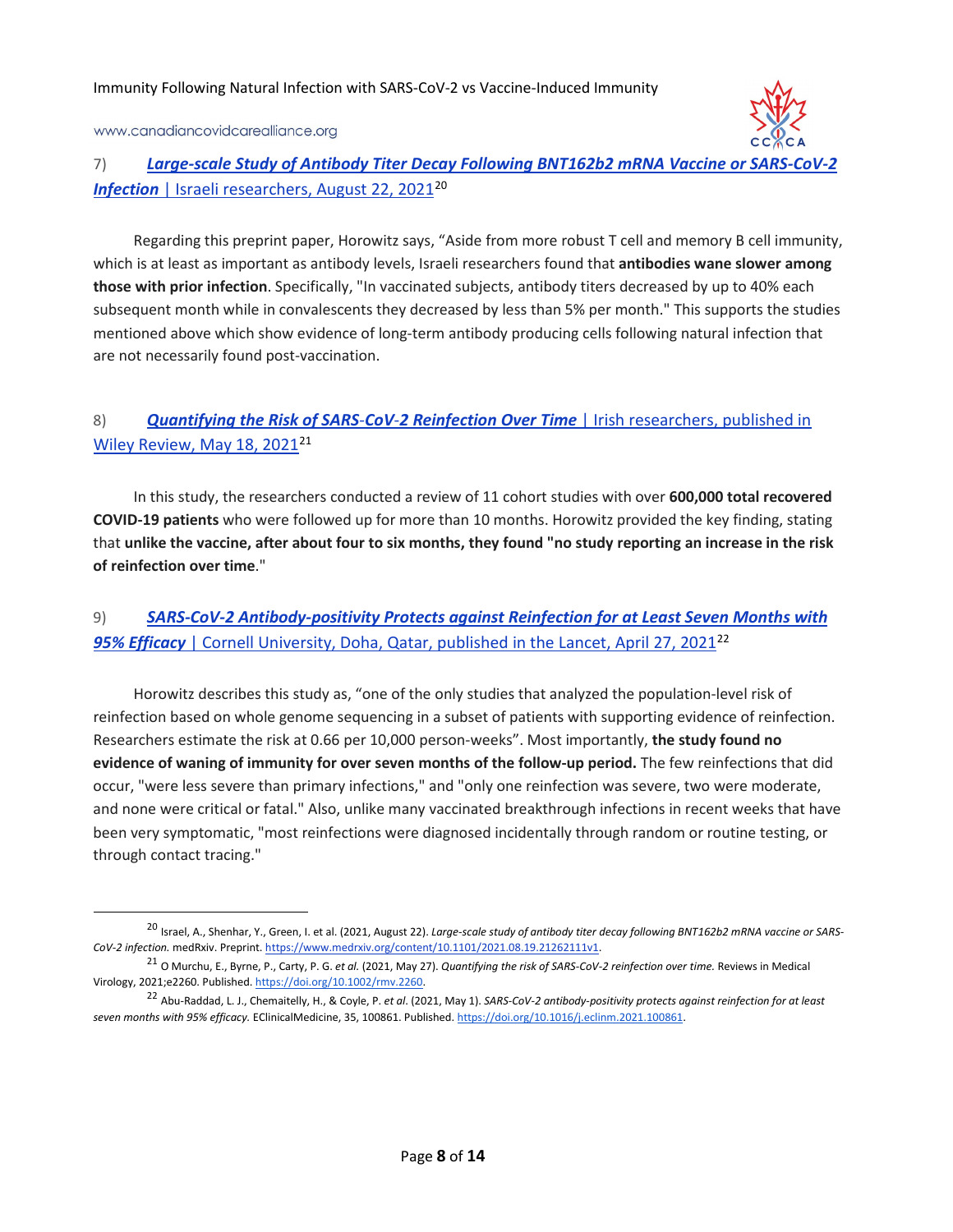

### 10) *Protection of Previous SARS-CoV-2 Infection is Similar to that of BNT162b2 Vaccine*  **Protection: A Three-month Nationwide Experience from Israel | Israeli researchers, April 24, 2021<sup>23</sup>**

As Horowitz explained, "Several months ago, **Israeli researchers studied 6.3 million Israelis and their COVID status and were able to confirm only one death in the entire country of someone who supposedly already had the virus**, **and he was over 80 years old**." Horowitz contrasted that to the hospitalization and deaths now reported in the vaccinated in Israel. There are other studies in Israel, Vietnam and elsewhere confirming breakthrough infections despite full vaccination. For example, the study of Vietnamese health care workers concluded, "**Breakthrough Delta variant infections are associated with high viral loads**, **prolonged PCR positivity, and low levels of vaccine-induced neutralizing antibodies**, explaining the transmission between the vaccinated people."24 In this study, the viral loads in the vaccinated people with COVID-19 with the Delta variant were estimated to be 251-times higher than in unvaccinated people previously diagnosed with COVID-19 a year before with earlier strains.<sup>24</sup>

### 11) *Live Virus Neutralisation Testing in Convalescent Patients and Subjects Vaccinated against 19A, 20B, 20I/501Y.V1 and 20H/501Y.V2 Isolates of SARS-CoV-2* | French researchers, May 11, 202125

Horowitz described in this preprint article, "Researchers tested blood samples from health care workers who never had the virus but got both Pfizer shots against blood samples from those health care workers who had a previous mild infection and a third group of patients who had a serious case of COVID." The authors state that they found, "No neutralization escape could be feared concerning the two variants of concern [Alpha and Beta] in both populations of those previously infected."<sup>25</sup> However, the authors state, "The reduced neutralizing response observed towards the 20H/501Y.V2 (variant 2) in comparison with the 19A (initial strain) and 20I/501Y.V1 (variant 1) isolates in fully immunized subjects with the BNT162b2 vaccine is a striking finding of the study."25 In other words, **the virus neutralizing capacity of the antibodies in the previously infected were minimally impacted by the variants** examined in this study compared to the vaccinated where viral neutralization to certain variants was substantially reduced.

 <sup>23</sup> Goldberg, Y., Mandel, M., Woodbridge, Y. *et al.* (2021, April 24). *Protection of previous SARS-CoV-2 infection is similar to that of BNT162b2 vaccine protection: A three-month nationwide experience from Israel.* medRxiv. Preprint. https://doi.org/10.1101/2021.04.20.21255670.

<sup>24</sup> Chau, N. V. V., Ngoc, N. M., & Nguyet, L. A. *et al.* (2021, August 10). *Transmission of SARS-CoV-2 Delta variant among vaccinated healthcare workers, Vietnam.* SSRN Electronic Journal. Published. https://doi.org/10.2139/ssrn.3897733.

<sup>25</sup> Gonzalez, C., Saade, C., Bal, A. *et al.* (2021, May 11). *Live virus neutralisation testing in convalescent patients and subjects vaccinated against 19A, 20B, 20I/501Y.V1 and 20H/501Y.V2 isolates of SARS-CoV-2*. medRxiv. Preprint. https://doi.org/10.1101/2021.05.11.21256578.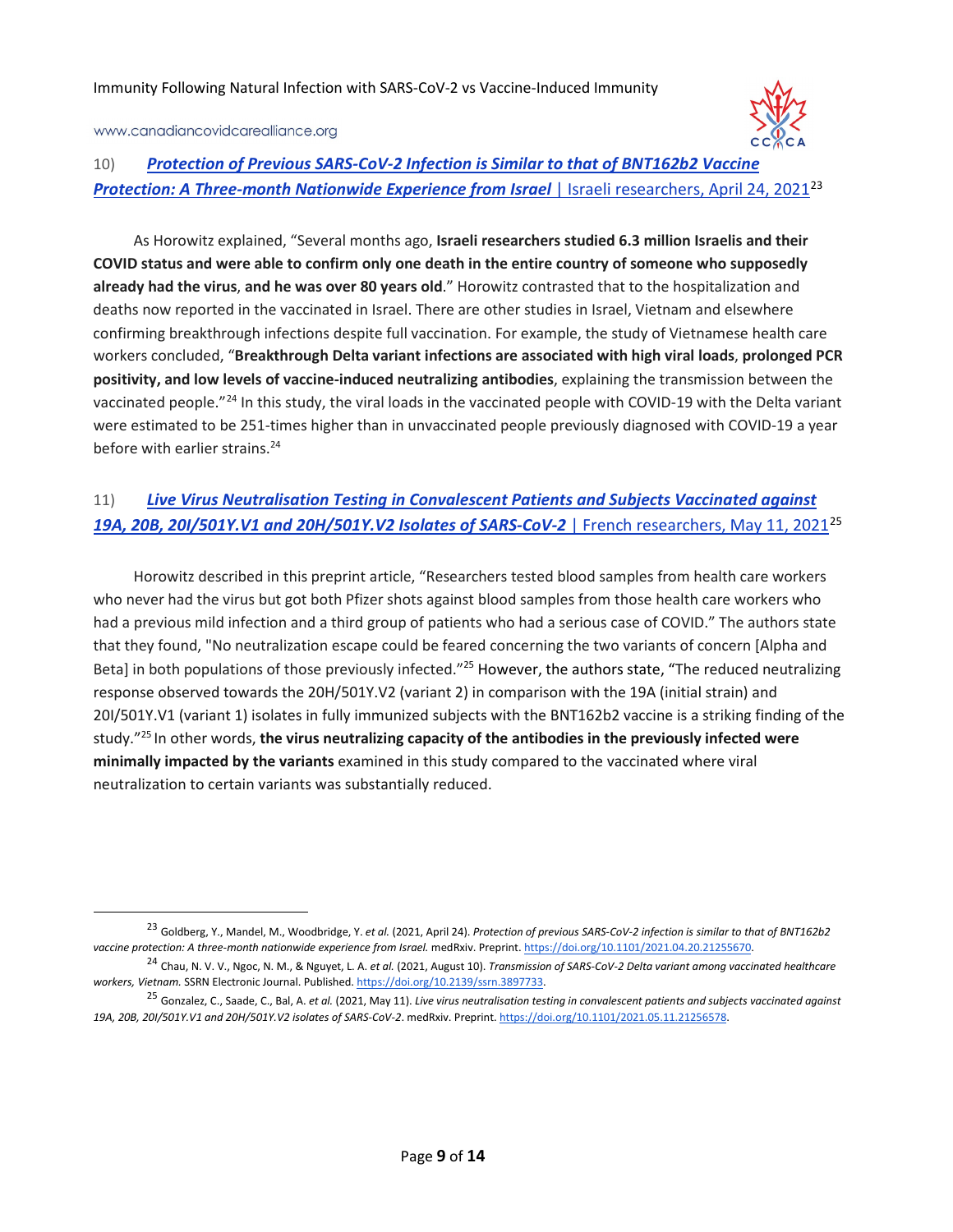

### 12) *Highly Functional Virus-specific Cellular Immune Response in Asymptomatic SARS-CoV-2*  **Infection** | Duke-NUS Medical School, Singapore, published in Journal of Experimental Medicine<sup>26</sup>

Horowitz posed the question that many people are asking, "If they got only an asymptomatic infection, are they less protected against future infection than those who suffered infection with more evident symptoms?" This research study by le Bert *et al.*<sup>26</sup> showed the opposite to be true. "Asymptomatic SARS-CoV-2– **infected individuals are not characterized by weak antiviral immunity; on the contrary, they mount a highly functional virus-specific cellular immune response,**" Horowitz pointed out, "If anything, they found that those with asymptomatic infection only had signs of non-inflammatory cytokines, which means that **the body is primed to deal with the virus without producing that dangerous inflammatory response that is killing so many hospitalized with the virus."** The fact that asymptomatic people infected with SARS-CoV-2 recovered with minimal disease clearly demonstrates a high degree of immunological responsiveness in these individuals in the first place. Likewise, anyone who fully recovers from SARS-CoV-2 ultimately has had to develop an effective immune response to overcome the viral infection. In vaccinated people, the effectiveness of the induced immunity remains equivocal until tested, due to large variability in the antibody and T-cell responses amongst individuals, especially when narrowly focused on a single viral protein.

# 13) *SARS-CoV-2-Specific T cell Memory is Sustained in COVID-19 Convalescent Patients for 10*  **Months with Successful Development of Stem Cell-like Memory T Cells** | Korean researchers, published in Nature Communications on June 30, 202127

Horowitz highlighted this paper by Jing *et al.*<sup>27</sup> by saying, "The authors found that the T cells created from convalescent patients had "stem-cell like" qualities. After studying SARS-CoV-2-specific memory T cells in **recovered patients** who had the virus in varying degrees of severity, the authors concluded that **long-term "SARS-CoV-2-specific T cell memory is successfully maintained regardless of the severity of COVID-19."**

### 14) *Anti-SARS-CoV-2 Receptor Binding Domain Antibody Evolution after mRNA Vaccination* | Rockefeller University, July 29, 202128

 <sup>26</sup> le Bert, N., Clapham, H. E., & Tan, A. T. (2021, March 1). *Highly functional virus-specific cellular immune response in asymptomatic SARS-CoV-2 infection*. Journal of Experimental Medicine, 218(5). Published. https://doi.org/10.1084/jem.20202617.

<sup>27</sup> Jung, J.H., Rha, MS., Sa, M. *et al.* (2021, June 30). *SARS-CoV-2-specific T cell memory is sustained in COVID-19 convalescent patients for 10 months with successful development of stem cell-like memory T cells*. Nature Commun 12, 4043. Published. https://doi.org/10.1038/s41467-021-24377-1.

<sup>28</sup> Cho, A., Muecksch, F., Schaefer-Babajew, D. et al. (2021, August 30). *Anti- SARS-CoV-2 receptor binding domain antibody evolution after mRNA vaccination.* bioRxiv. Preprint. https://doi.org/10.1101/2021.07.29.454333.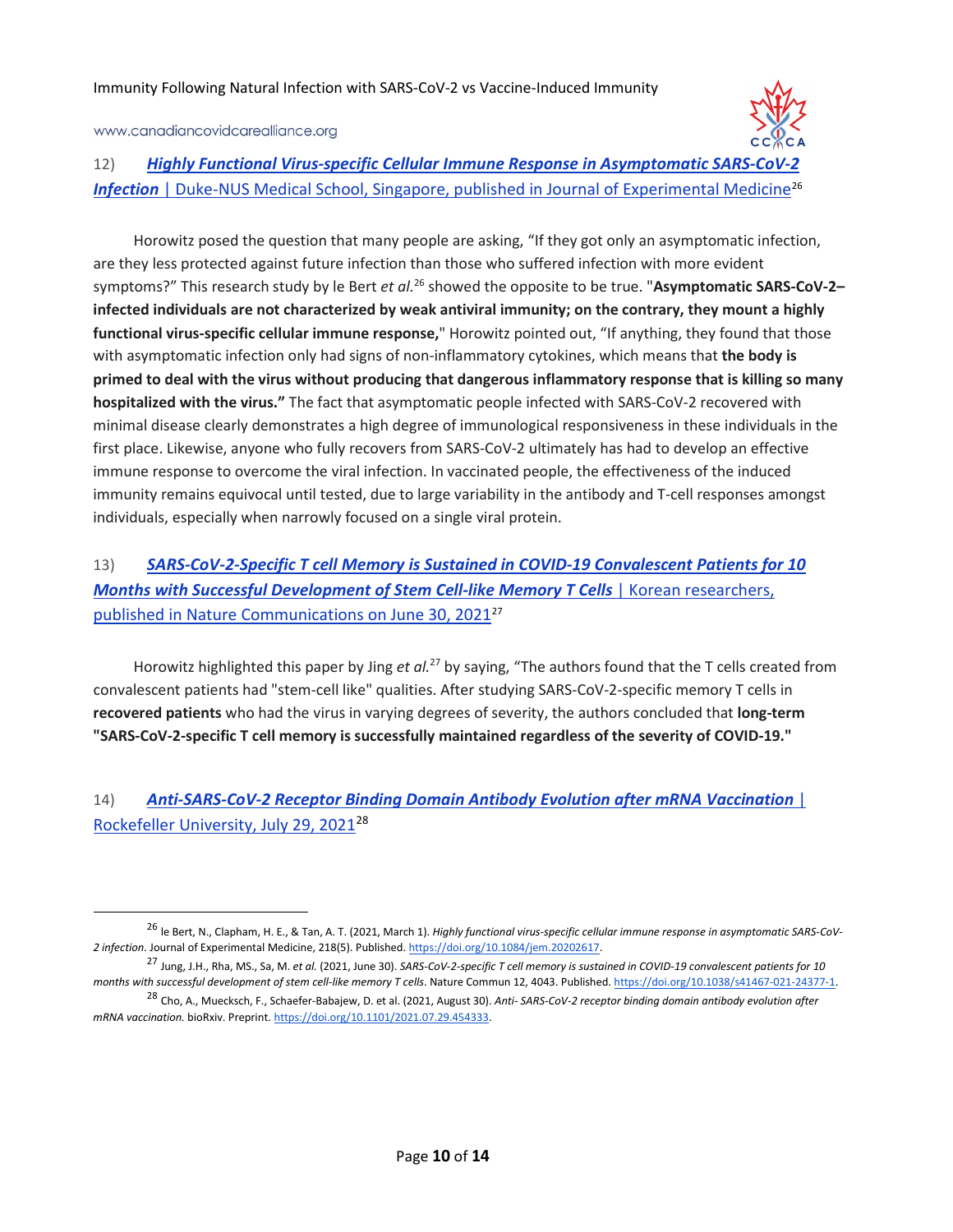

#### www.canadiancovidcarealliance.org

In agreement with the other papers referenced here, Horowitz made a remark about this preprint article by Cho *et al.*<sup>28</sup> stating, "The researchers note that far from suffering waning immunity, memory B cells in those with prior infection **express increasingly broad and potent antibodies that are resistant to mutations found in variants of concern.**" The authors concluded that, "**memory antibodies selected over time by natural infection have greater potency and breadth than antibodies elicited by vaccination**."

# 15) *Differential Effects of the Second SARS-CoV-2 mRNA Vaccine Dose on T Cell Immunity in Naïve and COVID-19-recovered Individuals* | Researchers from Madrid and Mount Sinai, New York, March 22, 202129

In this final Camara *et al.*<sup>29</sup> preprint cited by Horowitz, he concluded, "Until now, we have established that natural immunity provides better adaptive B cell and innate T cell responses that last longer and work for the variants as compared to the vaccines. Moreover, those with prior infection are at greater risk for bad side effects from the vaccines, rendering the campaign to vaccinate the previously infected both unnecessary and dangerous. But the final question is: **Do the vaccines possibly harm the superior T cell immunity built up from prior infection?"** 

Immunologists from Mount Sinai in New York and Hospital La Paz in Madrid have raised serious concerns about this question. In a remarkable discovery, after monitoring a group of vaccinated people both with and without prior infection, they found, "**in individuals with a pre-existing immunity against SARS-CoV-2, the second vaccine dose not only failed to boost humoral immunity but determines a contraction of the spikespecific T cell response**." They also noted that other research has shown, "**the second vaccination dose appears to exert a detrimental effect in the overall magnitude of the spike-specific humoral response in COVID-19 recovered individuals.**"

### **CONCLUSION and FURTHER READING**

We would be remiss not to mention several other key studies demonstrating the value of immunity following natural infection with SARS-CoV-2 that are published in reputable peer-reviewed journals. These include the early studies of Sette and Crotty that showed that CD4 T cells, CD8 T cells, and neutralizing antibodies all contributed to control of SARS-CoV-2 in non-hospitalized and hospitalized patients with COVID-19.30

 <sup>29</sup> Camara, C., Lozano-Ojalvo, D., Lopez-Granados, <sup>E</sup>*. et al.* (2021, March 22). *Differential effects of the second SARS-CoV-2 mRNA vaccine dose on T cell immunity in naïve and COVID-19 recovered individuals*. bioRxiv. Preprint. https://doi.org/10.1101/2021.03.22.436441.

<sup>30</sup> Sette, A., & Crotty, S. (2021, February 18). *Adaptive immunity to SARS-CoV-2 and COVID-19*. Cell, 184(4), 861–880. Published. https://doi.org/10.1016/j.cell.2021.01.007.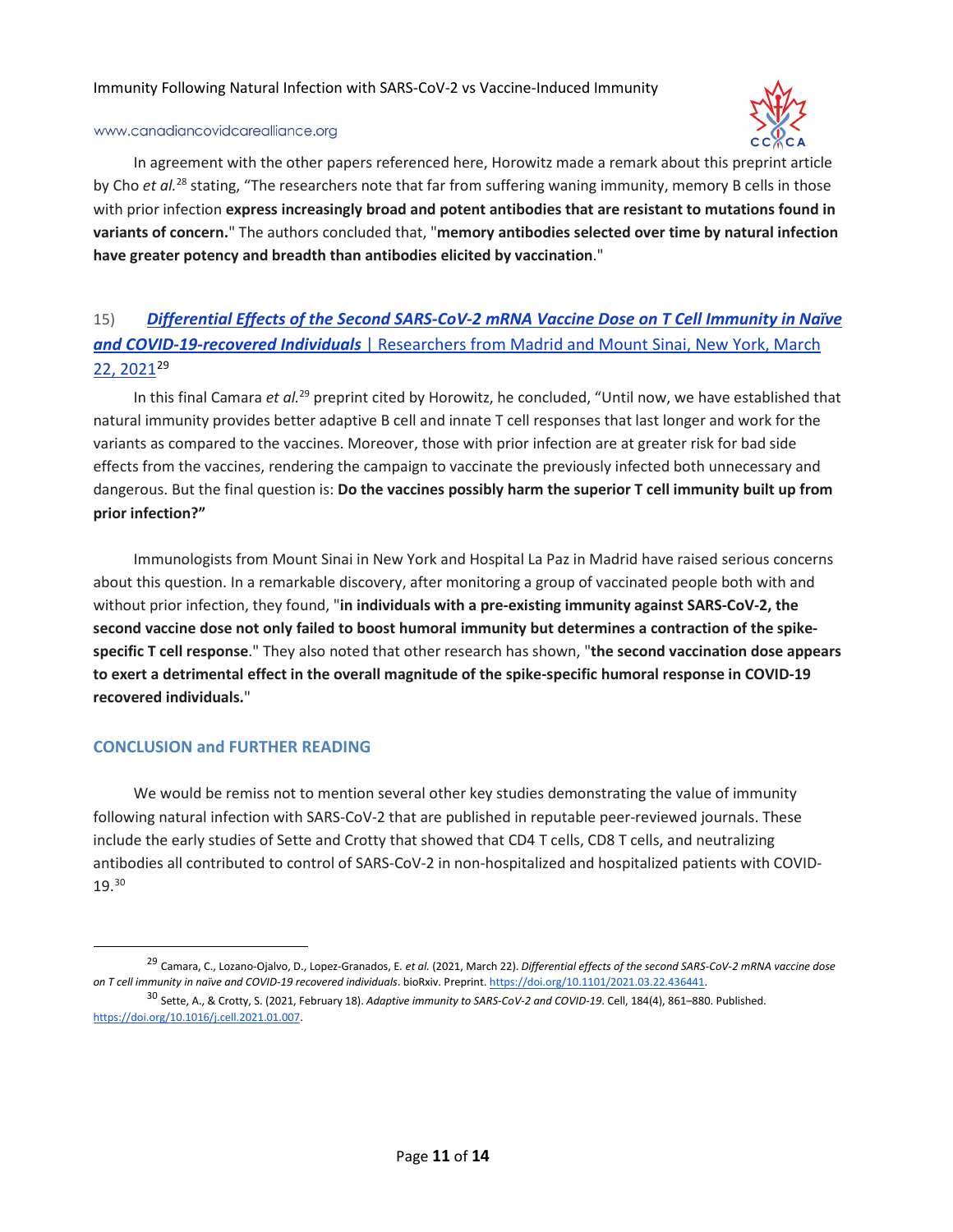

#### www.canadiancovidcarealliance.org

A Canadian study also demonstrated that 90% of healthy adults tested in the Greater Vancouver area had antibodies or cross-reactive antibodies to various components of the virus using a highly sensitive multiplex arrav.<sup>31</sup> This evidence of immunity in non-vaccinated Canadians was recently substantiated in a small pilot study of unvaccinated individuals between June-August 2021 residing in South Western Ontario using the same assay.32

Another study by Braun *et al.* showed that both healthy donors and patients with COVID-19 have SARS-CoV-2 reactive T-cells.<sup>33</sup> The study concluded, "the presence of spike-protein cross-reactive T cells in a considerable fraction of the general population may affect the dynamics of the current pandemic, and has important implications for the design and analysis of upcoming trials investigating COVID-19 vaccines."

A recently published study by Wang *et al.* also showed **stable B-cell immunity six to 12 months following infection.**<sup>34</sup> The authors reported, "In the absence of vaccination, antibody reactivity to the receptor binding domain (RBD) of SARS-CoV-2, neutralizing activity and the number of RBD-specific memory B cells remain relatively stable between 6 and 12 months after infection. They did however see increases in antibodies to the viral spike protein following vaccination of these individuals, which would be expected. However, keep in mind as explained above, the nature of vaccine-induced immune responses is not the same as that following natural infection. In fact, when all the evidence is considered, there appears to be no additional protective benefit from vaccinating those previously recovered from COVID-19. **This would impose an unnecessary risk of vaccination**. Whether vaccinating those previously immune from natural infection reduces or enhances the clonal diversity against SARS-CoV-2 remains controversial. This may differ depending on whether or not the studies examined B or T cell clones. Either way, the functionality and location of the clones post-vaccination would be critical to know when addressing this question.

**Collectively, the current literature unequivocally demonstrates protective immunity following natural infection with SARS-CoV-2 that is durable and long lasting.** Therefore, there is no need for mandated vaccination of individuals with previous SARS-CoV-2 infection, particularly in those with proof of previous immunity based on evidence of antibody or T-cell responses. This becomes increasingly important now that it is

 <sup>31</sup> Majdoubi, A., Michalski, C., & O'Connell, S. E. (2021, March 15). *A majority of uninfected adults show preexisting antibody reactivity against SARS-CoV-2.* JCI Insight, 6(8). Published. https://doi.org/10.1172/jci.insight.146316.

<sup>&</sup>lt;sup>32</sup> Mallard, B. University of Guelph, Guelph, Ontario, Canada, Personal Communication.

<sup>33</sup> Braun, J., Loyal, L., & Frentsch, M. (2020, July 29). *SARS-CoV-2-reactive T cells in healthy donors and patients with COVID-19*. Nature, 587(7833), 270–274. Published. https://doi.org/10.1038/s41586-020-2598-9.

<sup>34</sup> Wang, Z., Muecksch, F., & Schaefer-Babajew, D. (2021, June 14). *Naturally enhanced neutralizing breadth against SARS-CoV-2 one year after infection*. Nature, 595(7867), 426–431. Published. https://doi.org/10.1038/s41586-021-03696-9.

As we reference several preprint articles, we do not claim to represent those current findings as conclusive as they may continue to change until accepted for publication. However, the accumulating body of evidence in the preprint articles cited here also supports the published literature in support of long-lasting and durable immunity following natural exposure to SARS-CoV-2.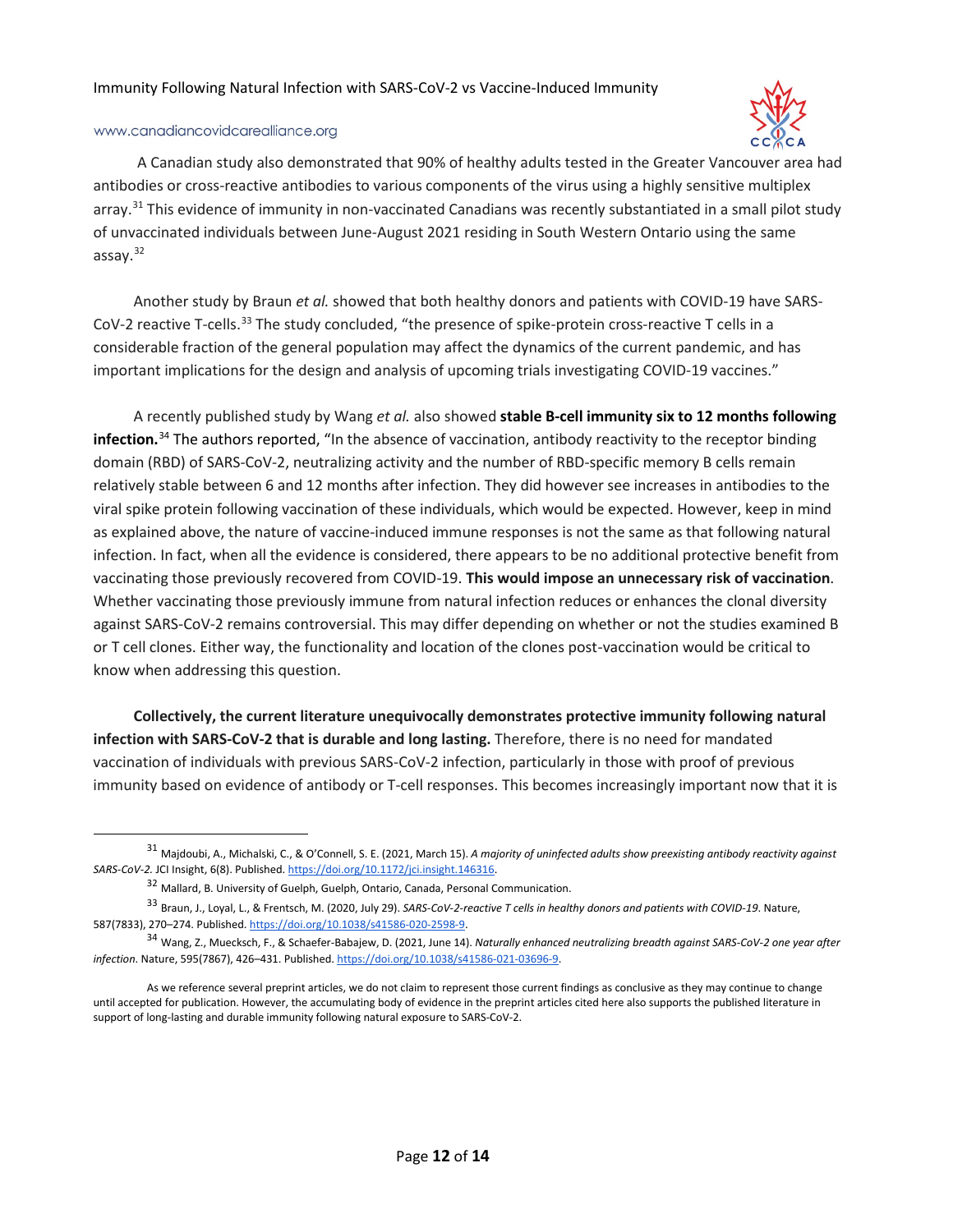

#### www.canadiancovidcarealliance.org

clear that both fully and partially vaccinated people, without prior viral exposure, can become infected and transmit the pathogen.

It is also important to accurately classify people based on their prior vaccine exposure. It is not reasonable to classify individuals as completely unvaccinated simply because they have not yet received the full series or the next booster in the series. Therefore, a standard system needs to be adopted to identify people who have received one, two or even three shots, and the timing of those injections. Maximum immune responses will be mounted differently depending on whether this is the first or subsequent exposure to the virus or the vaccine. More rapid anamnestic (memory) responses are generally generated on subsequent exposures. It is essential to keep in mind that the timing of maximal immune responses will differ from the reported timing of vaccine injury, and these timelines should not be confused. For example, immediate hypersensitivity reactions (e.g. anaphylaxis) can occur within minutes of exposure to a foreign substance, intermediate reactions can occur hours to days later, and long-term reactions may occur even years later. These timelines are distinct from the normal acquired immune responses which generally peak 7-21 days following primary exposure and 3-7 days following secondary exposure. The exact timeline of the immune response can vary somewhat depending on the antibody isotype (e.g. IgM versus IgG), the antigenic dose, the route of injection, and the genetics of the host. It is pertinent to mention here that the actual dose of spike antigen given with the current nucleic acid vaccines is essentially unknown. The amount of nucleic acid (DNA or mRNA) delivered is known but because each person generates the foreign protein within their own cells after nucleic acid delivery, the amount of spike protein generated by each individual can differ depending on age, gender, body metabolism and so on. This is in contrast to traditional vaccines where the amount of foreign protein in each dose is precisely known.

Moreover, as described earlier, vaccination of individuals with established immunity may place them at greater risk of vaccine injury. From a societal perspective to help end the SARS-CoV-2 pandemic, the establishment of immunity from natural acquisition plays an important role given the scope and durability of these immune responses. **The relevance of natural immunity needs to be fully recognized and accepted by society as one of the valid means of achieving protection as has long been the case with other infectious diseases.** Natural immunity has several protective advantages as outlined above and also reduces the vaccine implementation costs which are solely relying on extensive and repeated inoculations. The various societal damages associated with recurring lockdowns of the population must also be considered. Safe and selective vaccination of those at the highest risks of severe COVID-19 and the adoption of a myriad of effective early treatment protocols is the most logical course of action at this time.

Finally, **the spread of the virus in unvaccinated people recovered from COVID-19 is highly unlikely** given their broad and durable immunity shown to date. As such, **it makes sense to abandon the notion of separating society into two groups based on variable vaccination status**. Individuals have the right to consent to medical treatments that align with their needs and preferences, and the COVID-19 vaccines are no different**. We**